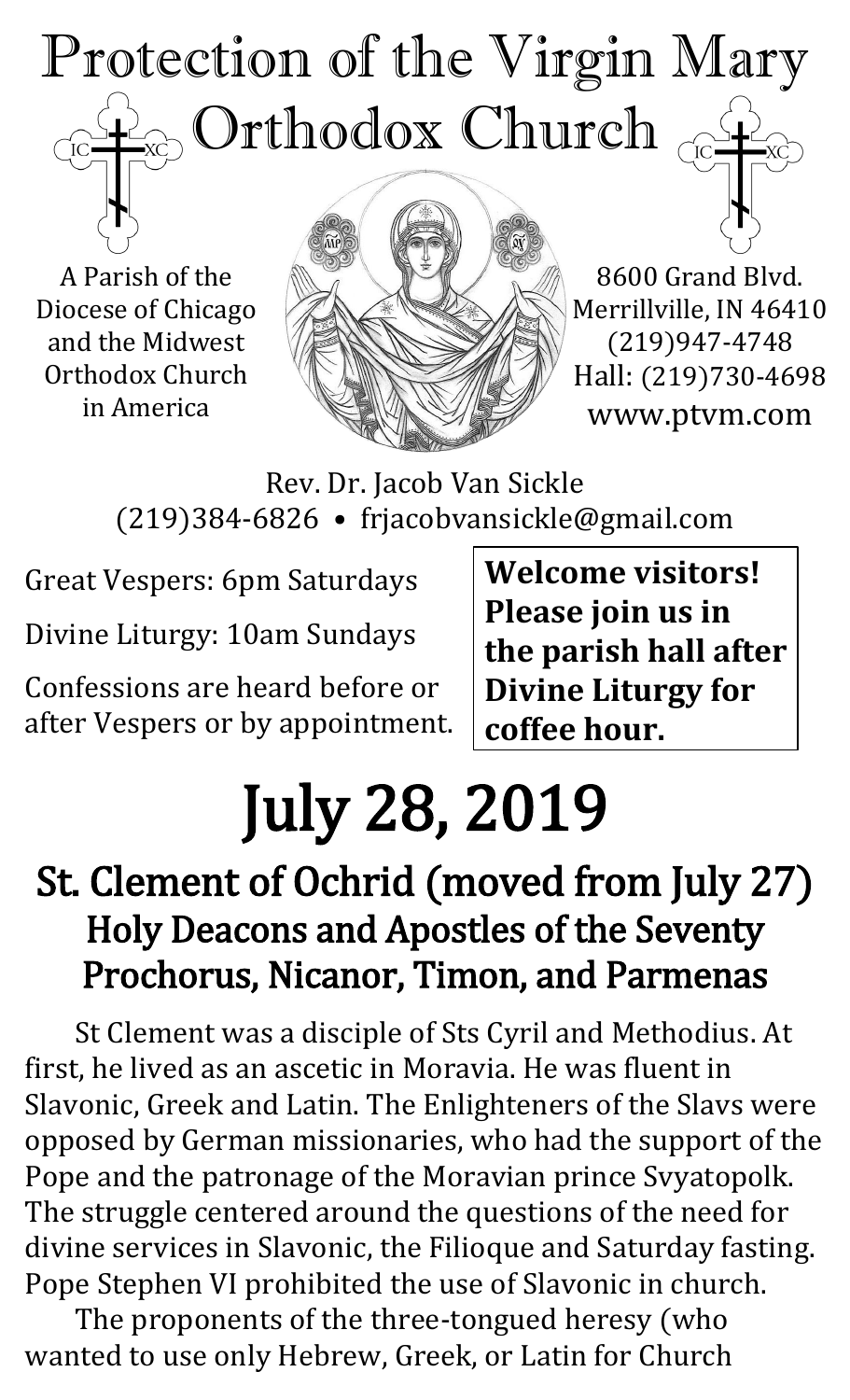purposes), after setting aside the ancestral language of the Slavic peoples, brought the disciples of St Methodius to trial, including St Clement. They subjected them to fierce torture: dragging them through thorns, and holding them in prison for a long time, just as they had done with their spiritual Father, St Methodius.

In 886 some of the prisoners were sold to slave-traders and ended up in the Venice marketplace. The ambassador of the Byzantine Emperor Basil the Macedonian went to Venice, ransomed the saints and brought them to Constantinople.

In 907 Moravia collapsed under the onslaught of the Magyars, and Moravian refugees escaped along those same paths followed earlier by the saints they had exiled.

The Bulgarians received the Slavonic confessors with respect and requested them to conduct divine services in the Slavonic language. The Bulgarian prince Boris sought out such people as the disciples of St Methodius, who labored for the enlightenment of his nation. The saints immediately began to study Slavonic books collected by the Bulgarian nobles.

St Clement received the appointment to teach at Kutmichivitsa, a region in southwest Macedonia. In the Eastern Church a worthy man was chosen to be a teacher, someone known for his devout life, and possessed with a gift of words. St Clement was a teacher while he was still in Moravia. In Bulgaria, St Clement worked as an instructor until 893. He organized a school at the princely court, which attained high esteem during the reign of Simeon. In southwest Macedonia he created separate schools for adults and for children.

St Clement instructed the children in reading and in writing. The total number of his students was enormous. Those chosen and accepted for the clergy amounted to 3,500 men. In the year 893, St Clement became Bishop of Dremvitsa, or Velitsa.

St Clement was the first Bulgarian hierarch to serve, preach and write in the Slavonic language. To this end he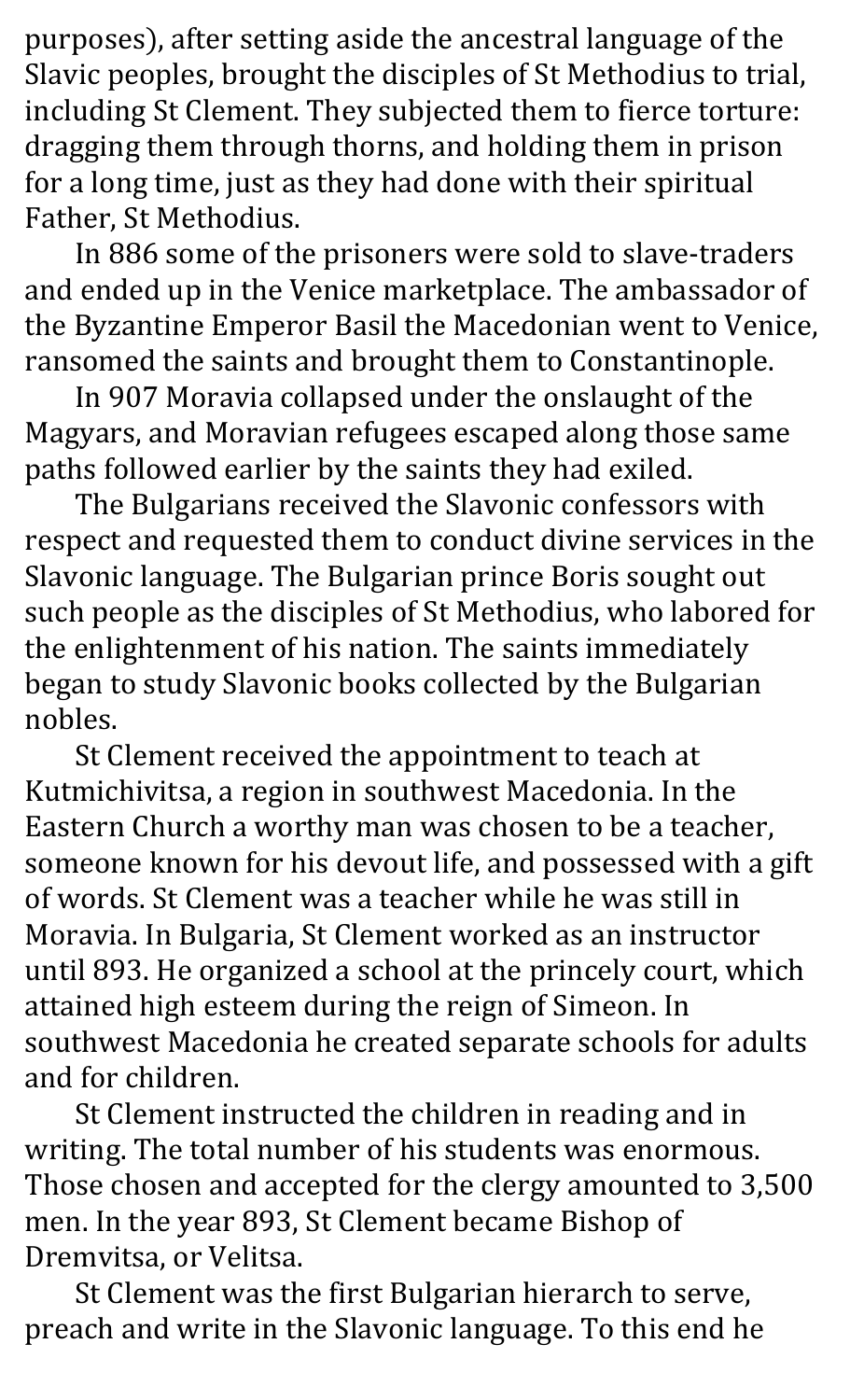systematically prepared clergy from among the Slavic people. The holy bishop labored for the glory of God into his old age. When his strength failed and he was unable to fulfill his responsibilities in the cathedral, he asked Tsar Simeon to let him retire.

The Tsar urged the saint not to forsake the cathedral, and St Clement agreed to continue his episcopal service. After this he went to Ochrid, to a monastery he founded. There the saint continued with his translation activities and translated important parts of the Pentecostarion (Hymns for the Paschal season).

Soon the saint became seriously ill and departed to the Lord in the year 916. The saint's body was placed in a coffin he made with his own hands and was buried in Ochrid's St Panteleimon monastery. St Clement is considered the first Slavonic author. He not only continued the translation work begun by Sts Cyril and Methodius, but also left behind works of his own composition, the first samples of Slavonic spiritual literature.

#### HYMNS OF THE DAY

#### Tone 5 – Resurrectional Troparion

Let us, the faithful, praise and worship the Word, co-eternal with the Father and the Spirit, born for our salvation from the Virgin; for He willed to be lifted up on the Cross in the flesh, to endure death, and to raise the dead// by His glorious Resurrection.

#### Tone 4 – Patronal Troparion

Today the faithful celebrate the feast with joy, illumined by your coming, O Mother of God. Beholding your pure image we fervently cry to you: Encompass us beneath the precious veil of your protection. Deliver us from every form of evil by entreating Christ, your Son and our God// that He may save our souls.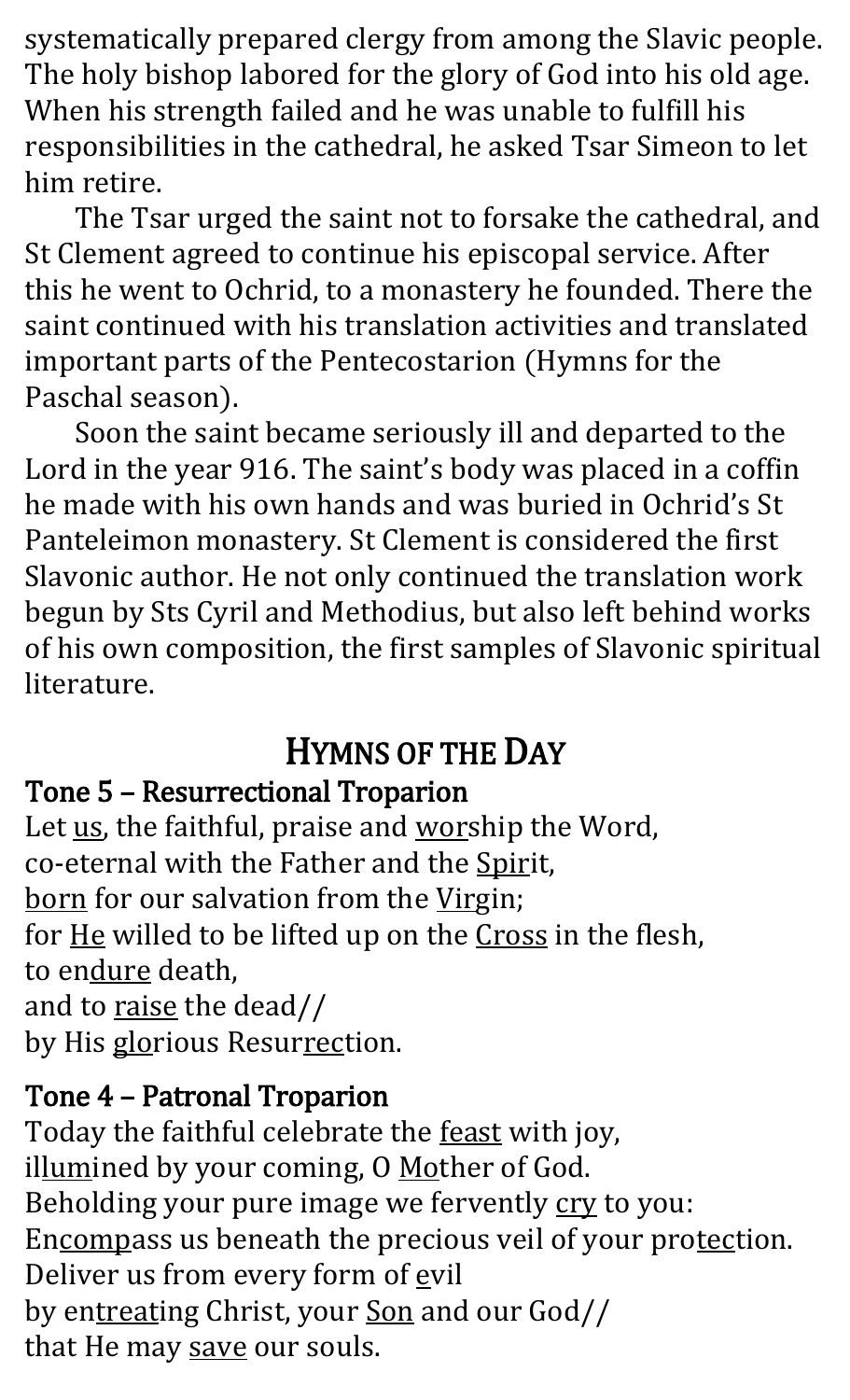#### Tone 3 – Troparion for St Clement

Holy Apostles Próchorus, Nícanor, Tímon, and Parménas, entreat the merciful God,// to grant our souls forgiveness of transgressions!

#### Tone 5 – Resurrectional Kontakion

You descended into hell, O my Savior, shattering its gates as Almighty, resurrecting the dead as Creator, and destroying the sting of death. You have delivered Adam from the curse, O Lover of Man,// and we cry to You: "O Lord, save us!"

#### Tone 1 – Kontakion for the Holy Deacons

The glorious Nícanor, Próchorus, Parménas, and Tímon, the honored deacons and ^eyewitnesses of the Word, have been revealed as chosen vessels of the Faith. Therefore, we celebrate your holy memory today,// blessing you with gladness of heart!

#### Tone 3 – Patronal Kontakion

Today the Virgin stands in the midst of the Church, And with choirs of saints she invisibly prays to God for us. Angels and bishops worship.

Apostles and prophets rejoice together,// Since for our sake she prays to the eternal God.

### SCRIPTURE READINGS

#### Epistle: Romans 12.6-14

Brethren: Since we have gifts which differ according to the grace that is given to us, let us use them: if prophecy, let us prophesy in proportion to our faith; or ministry, let us use it in our ministering; he who teaches, in teaching; he who exhorts, in exhortation; he who gives, with liberality; he who leads, with diligence; he who shows mercy, with cheerfulness.

Let love be without hypocrisy. Abhor what is evil. Cling to what is good. Be kindly affectionate to one another with brotherly love, in honor giving preference to one another; not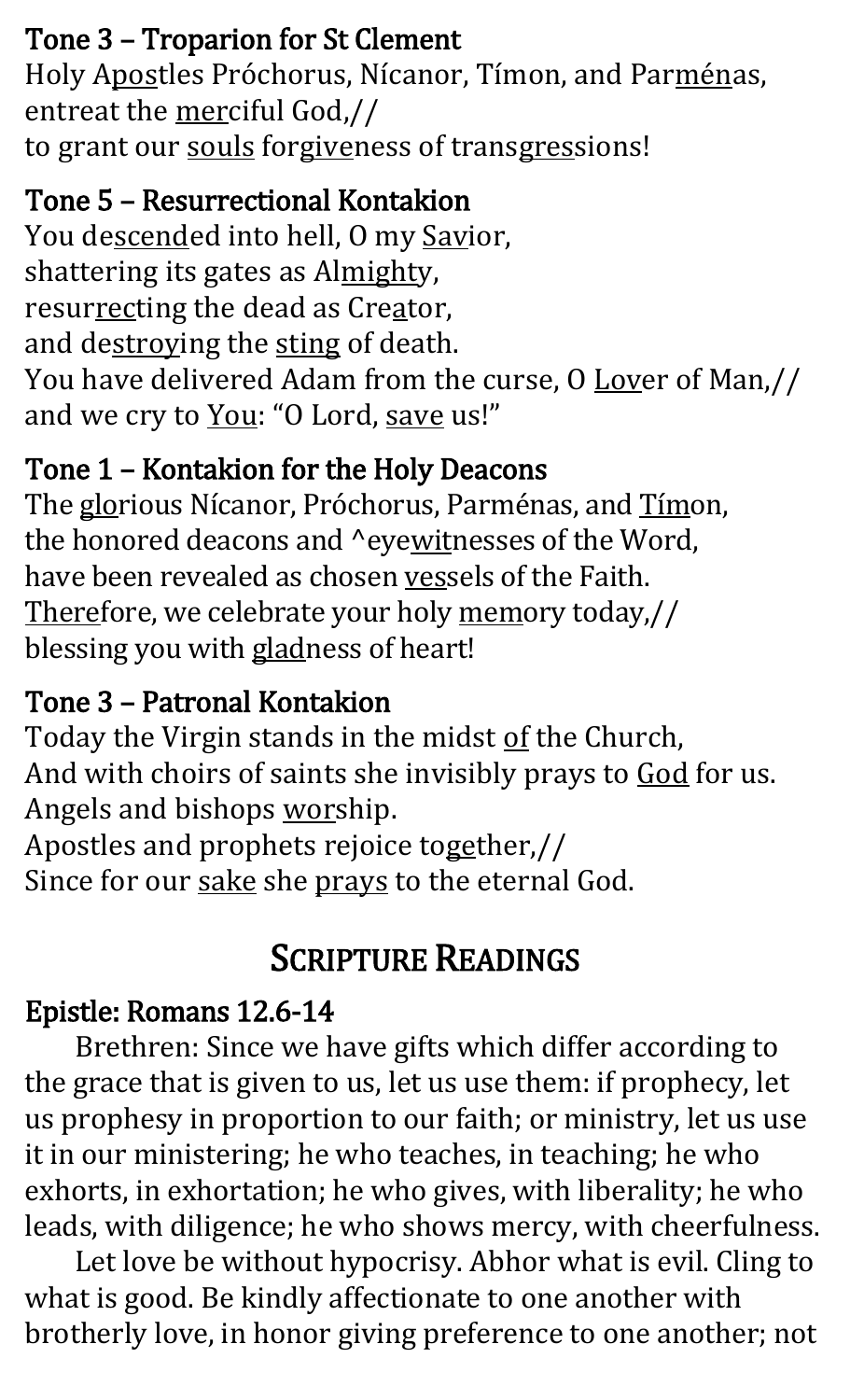lagging in diligence, fervent in spirit, serving the Lord; rejoicing in hope, patient in tribulation, continuing steadfastly in prayer; distributing to the needs of the saints, given to hospitality. Bless those who persecute you; bless and do not curse.

#### Gospel: Matthew 9.1-8

At that time, Jesus got into a boat, crossed over, and came to His own city. Then behold, they brought to Him a paralytic lying on a bed. When Jesus saw their faith, He said to the paralytic, "Son, be of good cheer; your sins are forgiven you."

And at once some of the scribes said within themselves, "This Man blasphemes!"

But Jesus, knowing their thoughts, said, "Why do you think evil in your hearts? For which is easier, to say, 'Your sins are forgiven you,' or to say, 'Arise and walk'? But that you may know that the Son of Man has power on earth to forgive sins" – then He said to the paralytic, "Arise, take up your bed, and go to your house."

And he arose and departed to his house. Now when the multitudes saw it, they marveled and glorified God, who had given such power to men.

#### WE REMEMBER IN PRAYER

| N.Dep. Pr. George Havrila            |                       | Eugenia Zaharenko ('17)              |  |
|--------------------------------------|-----------------------|--------------------------------------|--|
|                                      |                       |                                      |  |
|                                      | Mary Krisko ('79)     |                                      |  |
|                                      | Helen Saporsky (2016) |                                      |  |
|                                      | <b>Anatol Meuch</b>   |                                      |  |
| <b>Ev.Mem.</b> Rose Rakotovich ('12) |                       | <b>Leon Timothy Barich</b>           |  |
|                                      |                       | Julia                                |  |
| Andrew                               |                       | Warren                               |  |
| Gideon                               |                       | Carol                                |  |
| Kevin                                |                       | Tom                                  |  |
| $\mathsf{lon}$                       |                       | Elizabeth                            |  |
| Tanya                                |                       | Tina                                 |  |
| ovan                                 |                       | Adam                                 |  |
|                                      |                       | Vasily Shepit ('44)<br>Mat. Jennifer |  |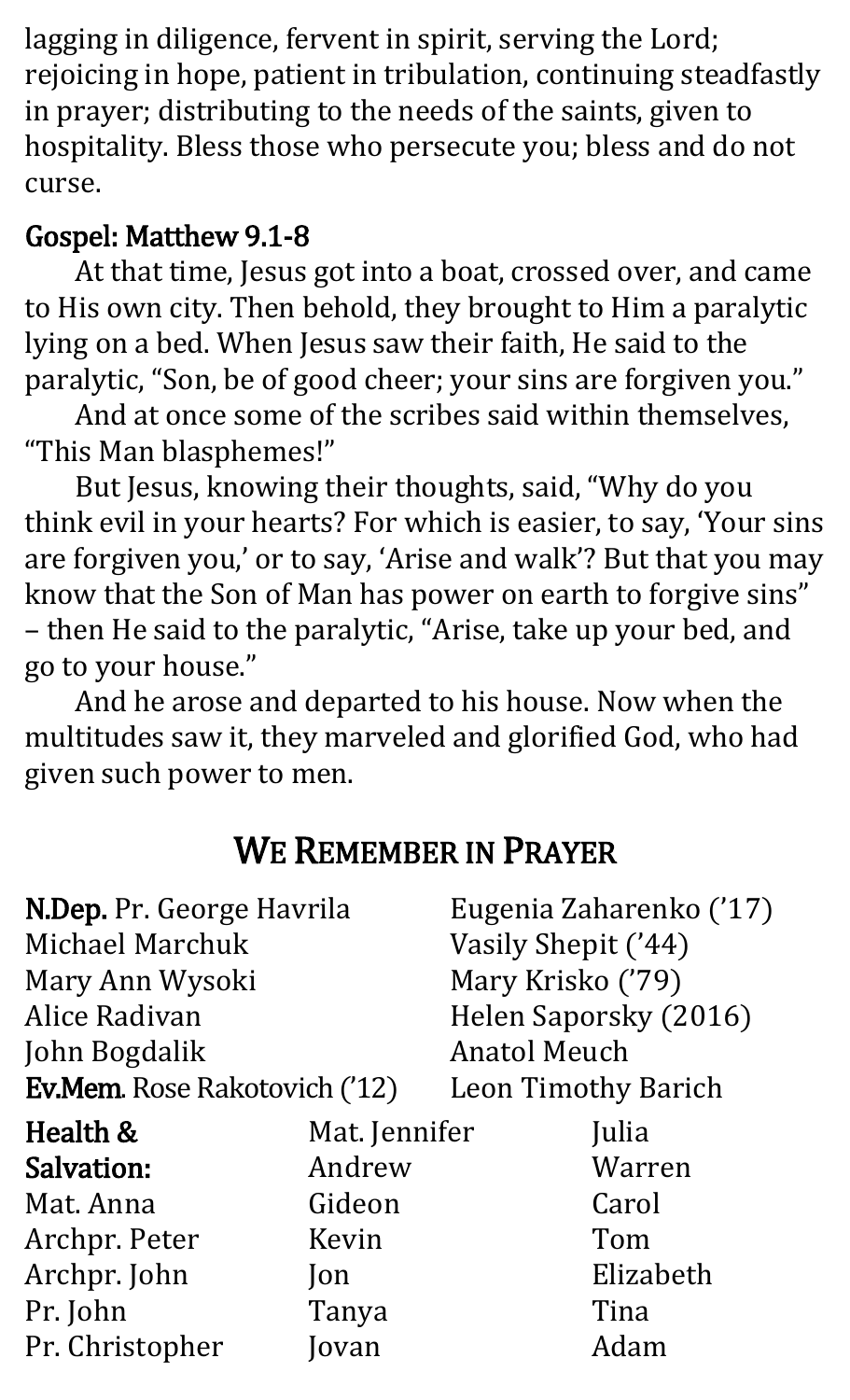| Brittany | Melissa        | Jessica         |
|----------|----------------|-----------------|
| Jennifer | Jonathan       | Eduardo         |
| Lennox   | Matthew        | Christine       |
| Laila    | Benjamin       | Tom             |
| Paula    | Shaun          | <b>Nicholas</b> |
| Alvin    | Gail           | <b>Natalie</b>  |
| Kenneth  | Maria          | <b>Barbara</b>  |
| Anna     | Snezana        | Kristin         |
| Justin   | <b>Barbara</b> | Linda           |
| Nika     | Thomas         | Phyllis         |
| Leo      | Carol          | Kay             |

\*If you know someone who needs prayer, please give their name to Fr Jacob

### ANNOUNCEMENTS

Thank you to all who helped plan, set up, and clean up our mortgage burning party yesterday.

For Bible Study this Wednesday please read Genesis 28-31.

The women's Sodality is canning peppers again this year. Reserve yours on the sign-up sheet in the narthex.

Our annual rummage sale will be held on August 8 & 9. Please leave your items for sale in the Sunday School rooms.

Our neighbor church, Trinity Free Methodist, is hosting the annual Fam Jam this year on August 10. This is an opportunity for local outreach. In addition to having an informational booth at the event, our church is pitching in coats, shoes, and children's clothing left from our rummage sale. So please bring in as many of these items as you can. They will be put to a good use!

The women's book group is holding a one-day potluck lunch discussion on Saturday, August 17 beginning at 10am. The book is Every Day Wonders: Stories of God's Providence by Fr. Michael Oleksa, and it is now available in the bookstore for \$10. For more information, see Mat. Jenna.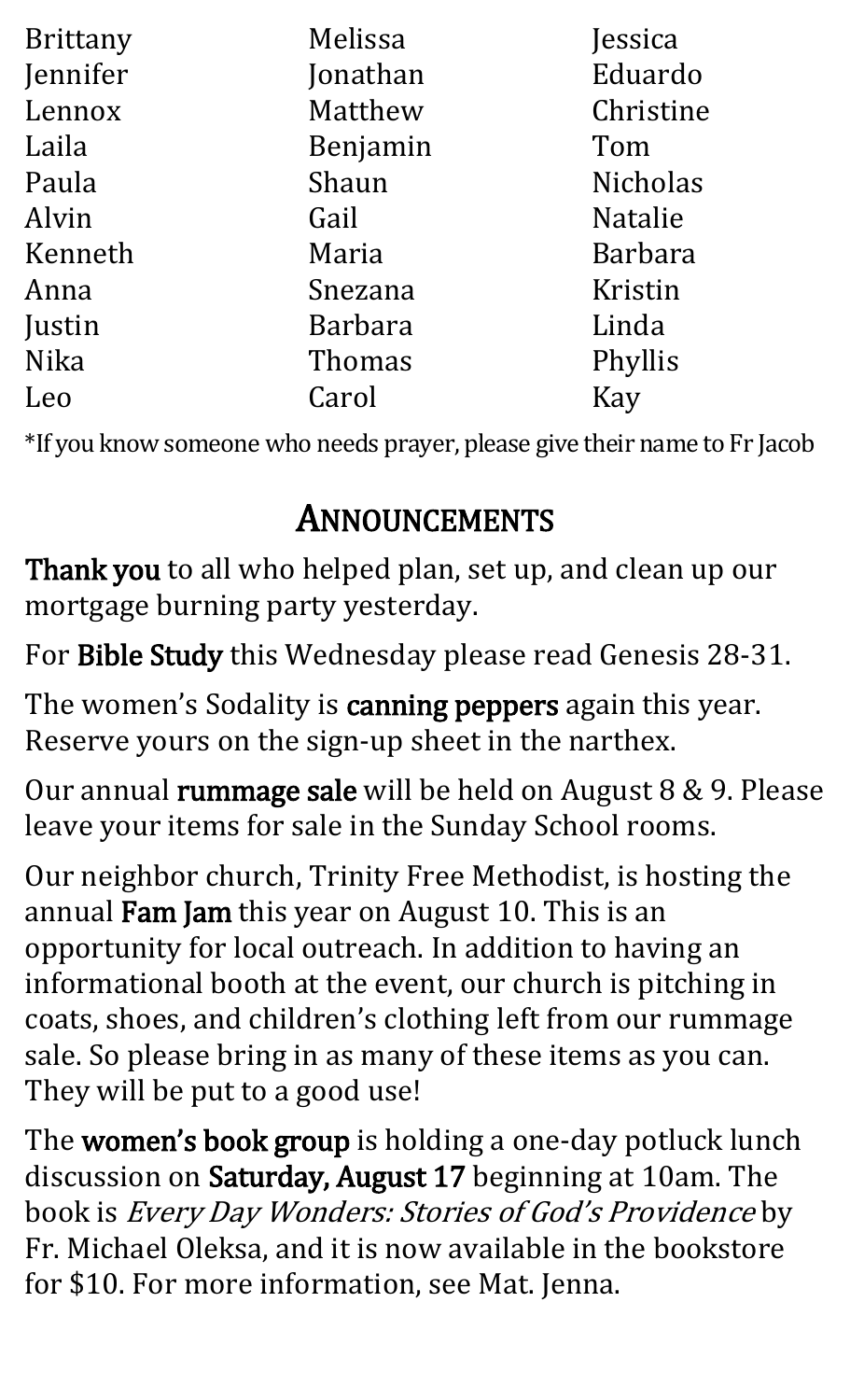Mark your calendars:

- July 31: Bible Study @ 7pm
- Aug 1-14: Dormition Fast
- Aug 7: Supplication to the Theotokos @ 6pm
- Aug 8-9: Rummage Sale
- Aug 10: Fam Jam
- Aug 13: Lamentations for the Theotokos @ 6pm
- Aug 15: 10am Divine Liturgy for the Dormition of the Theotokos

Last week's offerings to the Lord: \$1,589

# Making the Invisible Visible: Let's Get Down to Basics A reflection by His Grace, our Bishop Paul

In last week's reflection, I expressed some lofty thoughts on parents needing to make the invisible God visible to their children. I would like to get more concrete about how this can be pursued in daily family life. Here are some things for parents to chew on. This may take a few weeks. We make the invisible God visible in the Christian home by:

- 1. Saying prayers in the morning and evening. (See my posts from August 2018.)
- 2. Remember to keep the fasting days on Wednesdays and Fridays and the four fasts of the year.
- 3. Whenever you find your children fighting over what "is mine, " discipline them by having them take a time out. Don't conclude the time out until they can commit to, and come up with, a way they can share family items and cooperate with each other.